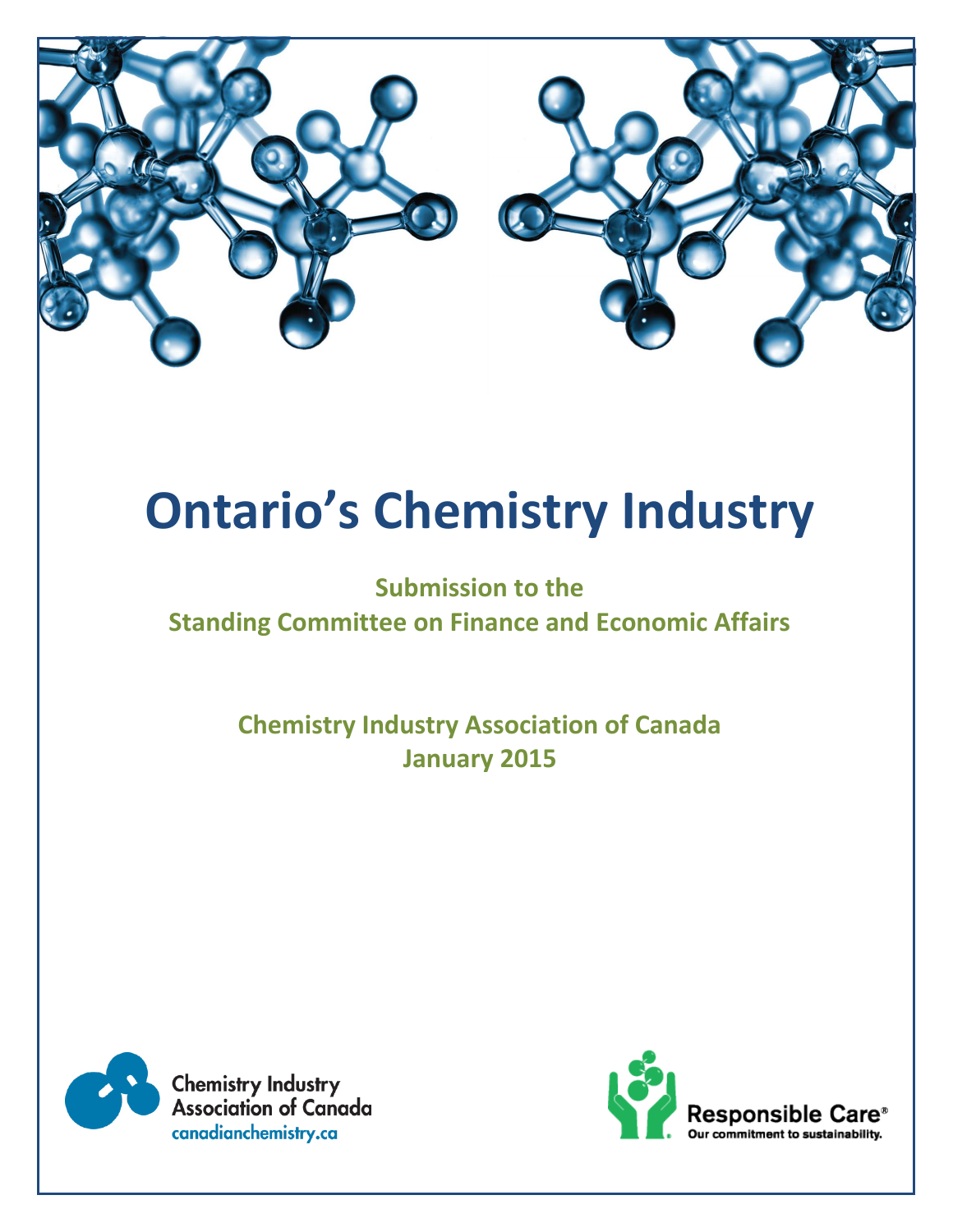#### **Who we are**

The Chemistry Industry Association of Canada (CIAC) represents leading companies engaged in the manufacture of industrial chemicals in Canada. The products that we produce are critical inputs to almost all other manufacturing industries. Responsible Care®, a continuous improvement program, is a requirement of membership. Through Responsible Care, member companies work with all stakeholders in support of innovation for safer products and processes, which conserve resources and improve people's lives and the environment.

#### **We add value to Canada's natural resources**

Chemistry is an enabling industry, uniquely positioned in the value chain between raw natural resources and downstream manufacturing industries selling goods to consumers. Our members use inputs like natural gas, crude oil, minerals and biomass and convert them into value-added products, adding 10 times and more to the initial value of the raw resource. When these products are further upgraded by our customers into products such as automotive parts, packaging, medical devices, and communication equipment, the value-added multiple increases even higher.

#### **We are an important part of the economy**

The chemical industry has output of \$24 billion from Ontario manufacturing sites in 2014, the 3<sup>rd</sup>-largest manufacturing sector in the province. The chemical industry is the 2<sup>nd</sup>largest manufacturing exporter in the province, shipping \$19 billion worth of goods to global markets in 2014. We directly employ 40,500 Ontarians, and indirectly support another 200,000 jobs in the provincial economy. Among all manufacturing industries, chemicals ranks #1 in with the highest proportion of employees having post-graduate degrees, reflecting the highly-skilled, highly-paid nature of our workforce.

#### **We are growing**

For more than two decades the industry was in decline in the province, but we are now starting to see a resurgence. CIAC member companies have invested over \$500 million in new production capacity in Ontario since 2010, with another \$300 million being spent on projects that remain in progress. We forecast that another \$2-5 billion could be attracted to the province over the coming decade given the right investment conditions. This improved outlook is driven by a number of factors, mainly:

- Sarnia's proximity to cost-competitive shale gas production in the northeastern United States
- the combined federal/provincial corporate tax rate of 25%
- accelerated capital cost allowance provisions for manufacturing machinery
- the commercialization of new technologies for producing chemicals from biomass
- the existing chemistry industry infrastructure and workforce in the province.